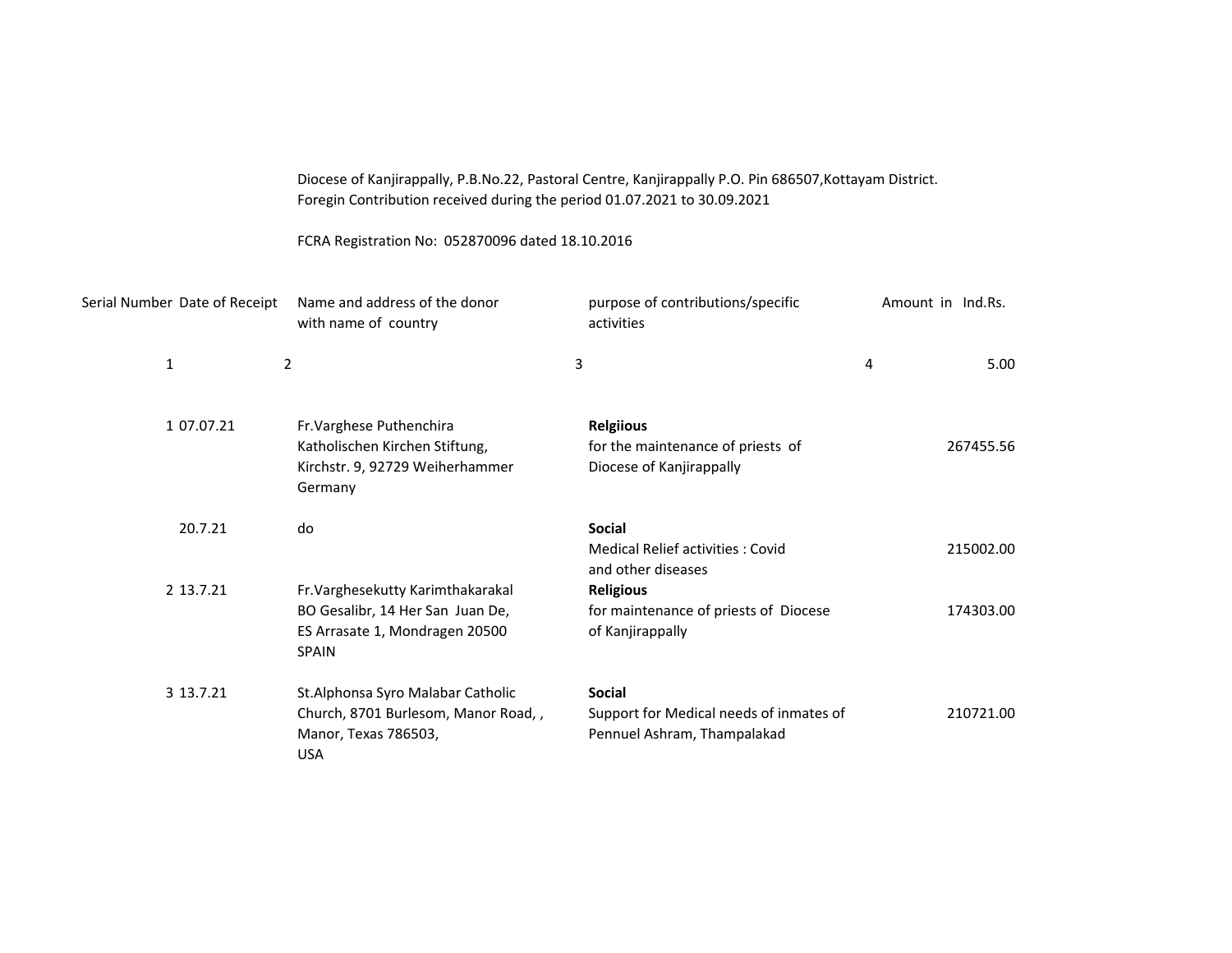| 4 13.7.21 | VZW Providentia ASBL<br>Vijfstraaten, 9100 Sint Niklaus<br>Belgium | <b>Religious</b><br>Holy Mass offerings to be celebrated by<br>priests in the intention of donors | 8699.00    |
|-----------|--------------------------------------------------------------------|---------------------------------------------------------------------------------------------------|------------|
| do        | do                                                                 | do                                                                                                | 693310.00  |
|           |                                                                    |                                                                                                   |            |
| 5 13.7.21 | Roman Catholic Diocese of Des Moines                               | <b>Religious</b>                                                                                  |            |
|           | 601 Grand Ave, Des Moines,                                         | for the maintenance of priests of the                                                             |            |
|           | IA 50309, USA                                                      | diocese of Kanjirappally                                                                          | 292843.00  |
| 6 13.7.21 | Bistum Regensburg,                                                 | <b>Religious</b>                                                                                  |            |
|           | Niedermunstergasse -1                                              | Holy Mass Offerings to be celebrted by                                                            | 128957.00  |
|           | 9347 Regensburg                                                    | priests in the intention of donors.                                                               |            |
|           | Germany                                                            |                                                                                                   |            |
|           |                                                                    |                                                                                                   |            |
| 7 17.7.21 | Caritas Diozese Eisentstadt                                        | <b>Social</b>                                                                                     |            |
|           | Haus St. Martin, Gregor-Josef-Werner Str                           | for the construction of Ashanilayam School-                                                       | 1744564.00 |
|           | 7000 Eisenstadt                                                    | for the mentally challanged children                                                              |            |
|           | Austria/Europe.                                                    | at Angels Village, Chenkal                                                                        |            |
| 8 17.7.21 | Missionary Sisters of St. Peter Claver                             | <b>Religious</b>                                                                                  |            |
|           | Via dell Olmata 16                                                 | Holy Mass offerings to be celebrated by                                                           |            |
|           | 00184 Roma, Italy                                                  | priests in the intention of donors.                                                               |            |
|           |                                                                    | Rs.742482.00                                                                                      |            |
|           |                                                                    | Social:                                                                                           | 1187082.00 |
|           |                                                                    | Construction of Pastoral and Social                                                               |            |
|           |                                                                    | empowerment Centre at Madukka                                                                     |            |
|           |                                                                    | St.Mathews parish                                                                                 |            |
|           |                                                                    | Rs.444600,-                                                                                       |            |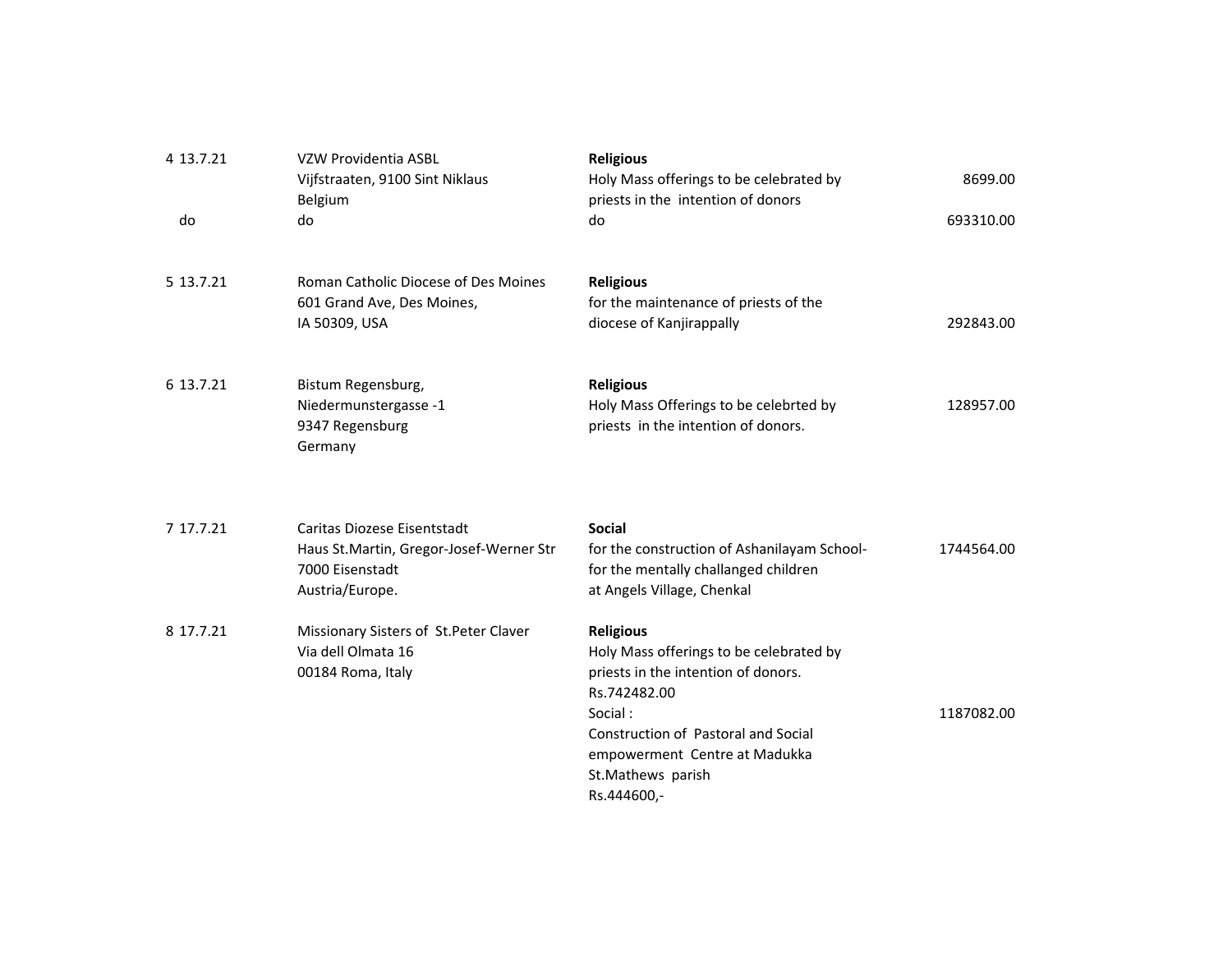| 9 22.7.21  | <b>Bischofliches Ordinariat</b><br>Postfach 9, D-72101 Rottenburg/Necker<br>Germany       | <b>Educational</b><br>For Solar Installation at Holy Family<br>International School, Elangoi                                                                                                                          | 689485.00   |
|------------|-------------------------------------------------------------------------------------------|-----------------------------------------------------------------------------------------------------------------------------------------------------------------------------------------------------------------------|-------------|
| 10 5.8.21  | Fr. Michael Shinto Akkaravila<br>Hauptstrasse 10<br>7332 Kobersdorf<br>Austria/Europe.    | <b>Social</b><br>Medical help distribution to needy<br>people                                                                                                                                                         | 515449.98   |
| 11 17.8.21 | Conferenza Episcopale Italiana(CEI)<br>Circonvallazione, Aurelia 50<br>00165 Roma, Italy. | <b>Social</b><br>for the construction of Emergency Ward<br>of MMT Hospital, Mundakayam                                                                                                                                | 25357961.00 |
| 12 27.8.21 | Dioceze of Marquette<br>100 North Front Street, Marquette,<br>MI 49855-4303, USA          | <b>Religious</b><br>for the maintenance of priests of<br>diocese of Kanjirappally                                                                                                                                     | 438230.00   |
| 13 31.8.21 | Welthaus Dioceze Graz Seckau,<br>Buerfergasse 2, 8010 Graz<br>Austria/Europe.             | <b>Social</b><br>for support of house construction to<br>needy families- Rural development                                                                                                                            | 251530.00   |
| 14 3.9.21  | Logos International Inc<br>1603 West Ave, Monroe,<br>Monroe, LA 71201-4576<br><b>USA</b>  | <b>Religious</b><br>for construction of places of worship-churches<br>Rs.2381589,--<br><b>Religious</b><br>for the religious education of semina<br>rians/priests<br>Rs.727203,--<br>For the welfare & maintenance of | 3545114.00  |
|            |                                                                                           | priests of diocese of Kanjirappally<br>Rs.436322,=                                                                                                                                                                    |             |